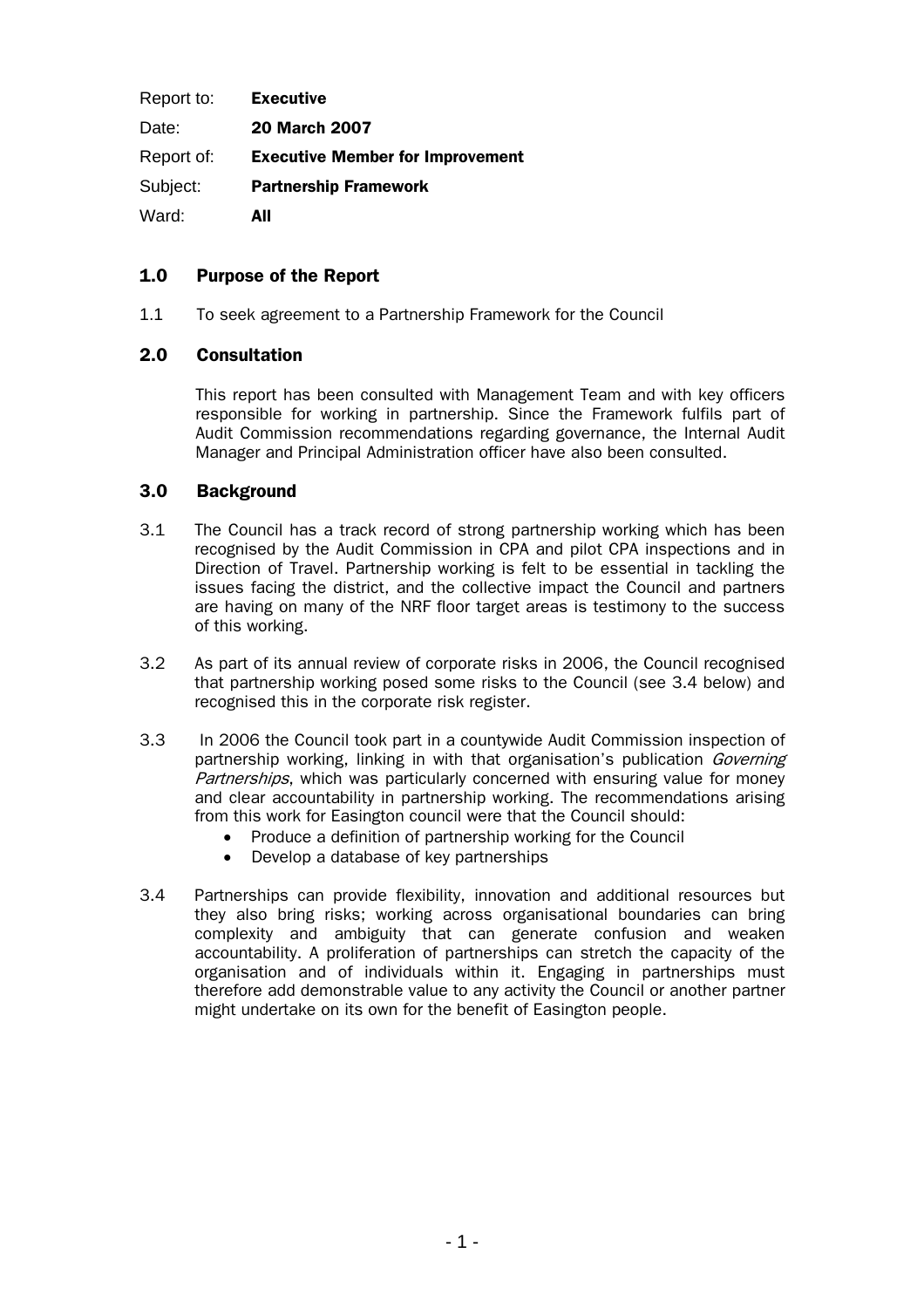# 4. Use of the Framework

- 4.1 This Partnership Framework puts in place a formal structure by which the Council can make decisions about whether and how to enter into, participate in and, if necessary, leave partnership arrangements. The Framework consists of:
	- a policy statement about the Council's approach to and involvement in partnerships
	- a partnership checklist to be used before a partnership is established or entered into to demonstrate the business case
	- a partnership review tool which can be used at appropriate times in a partnership's life
	- a partnerships register setting out the Council's key partnerships which is intended to be a live document.
- 4.2 The Partnership Checklist will be used in future before entering into a partnership. This will ensure that the business case for the partnership is fully explored. The Council will only establish or join a partnership if it is satisfied, through use of the checklist, that a partnership approach is the most appropriate method for delivering the stated objectives
- 4.3 Where a partnership is already in place, the Partnership Review checklist can be used at any time in its life to ensure it remains fit for purpose. Each partnership in which the Council has a leadership role will undertake a review exercise at least every two years, using either this tool or, where standard tools are used (eg GONE tools for Local Strategic Partnerships and LAAs) using these.
- 4.4 Following the adoption of the Framework, the Council will need to decide, based on data in the Partnerships Register, which partnerships should be reviewed in the coming year.

# 5. Implications

# 5.1 Financial Implications

This report has no direct financial implications.

# 5.2 Legal Implications

This report has no direct legal implications

# 5.3 Policy Implications

The Partnership Framework will become part of the policy framework by which the Council governs itself. Use of a Partnership Framework is intended to ensure that partnerships represent the best option for delivering objectives and offer value for money; this Framework is therefore linked to the Council's VFM activities.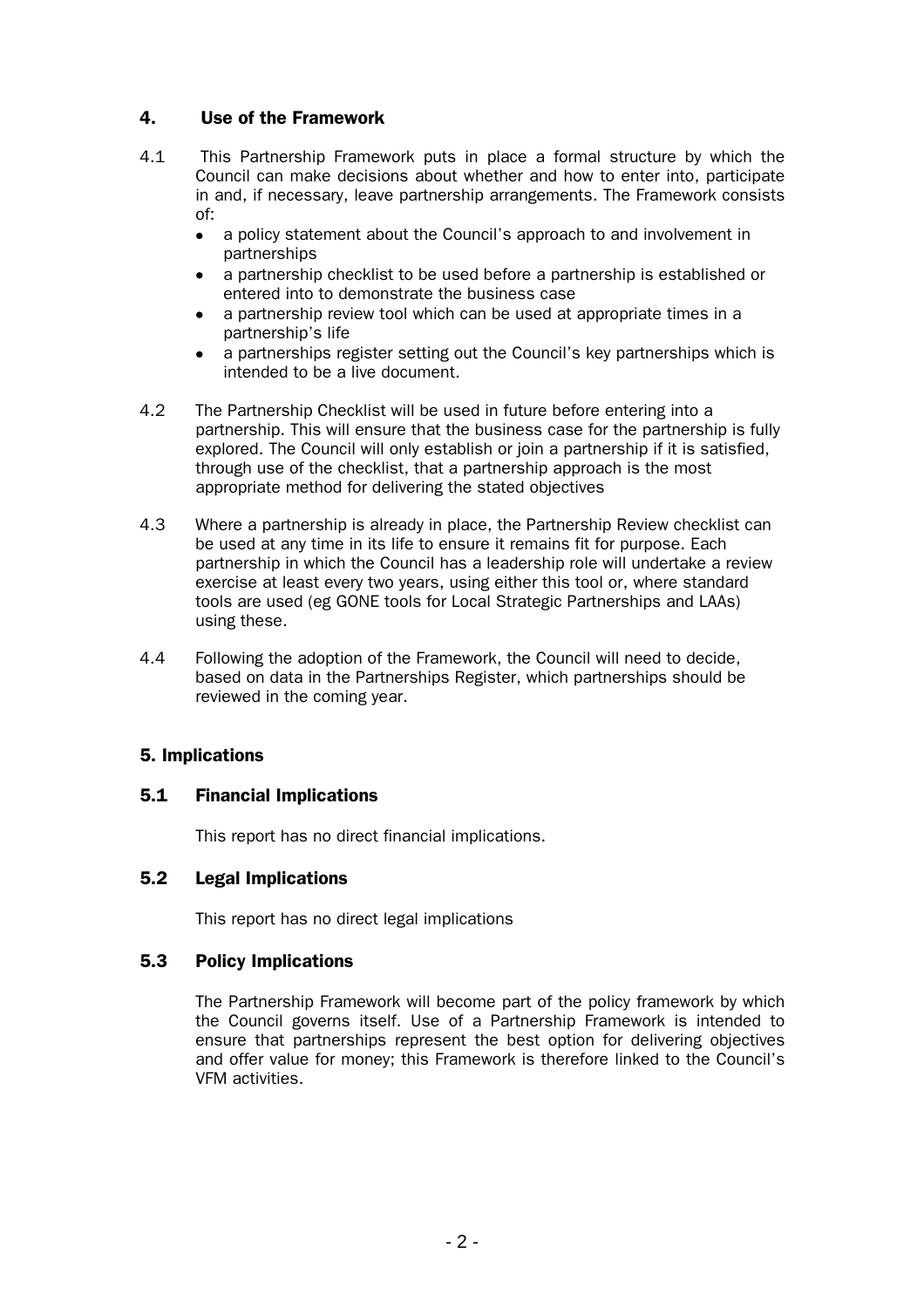# 5.4 Risk Implications

Partnership working has been recognised as one of the Council's corporate risks. This Partnership Framework contains tools which allow the recognition and mitigation of risks associated with partnership working. Having a Partnership Framework in place is considered to mitigate the corporate risk associated with partnership working.

# 5.5 Communications

This Framework will be placed on the Intranet so that all Members and staff can access and use it.

# 6. Corporate Implications

### 6.1 Corporate Plan and Priorities

The Partnership Framework will assist the Council in its partnership working activities to deliver Corporate Plan objectives.

### 6.2 Service Plans

Services undertaking partnership reviews should build these into their Service Plans

### 6.3 Performance Management and Scrutiny

The Partnership Framework puts in place checks that partnerships have performance management systems and are regularly monitoring and reviewing performance.

# 6.4 Sustainability

There are no sustainability implications.

# 6.5 Expenditure related to 'well-being' powers

There are no direct well being implications.

#### 6.6 Human Resource Implications

There are no HR implications

### 6.7 Information Technology

There are no I.T. implications

### 6.8 Equality and Diversity

There are no Equality and Diversity implications